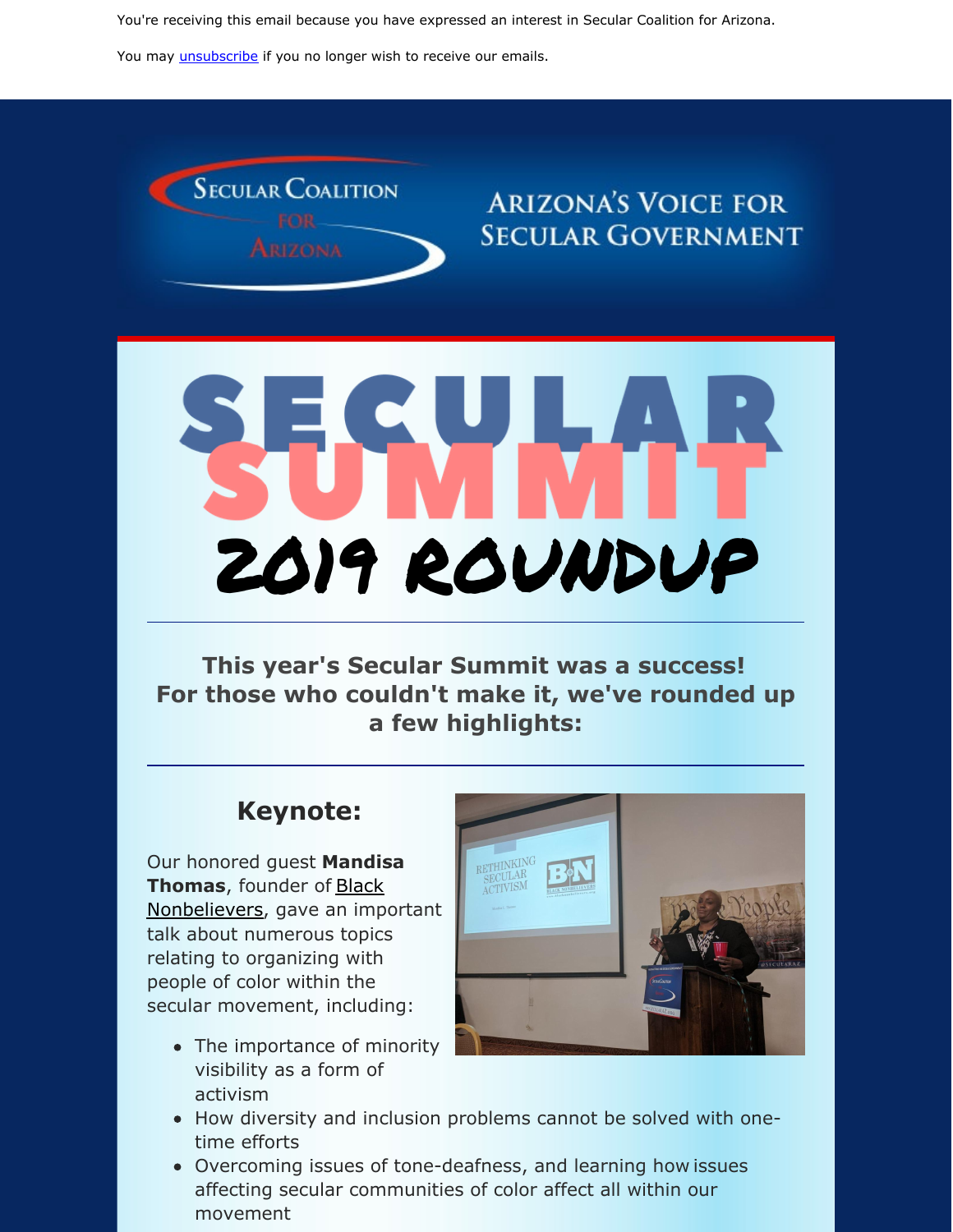• The importance of focusing on the people within the secular movement as much as our core issues

Mandisa reminded us that activism isn't just what we do, it's how we do it. We look forward to taking these messages to heart as we move forward as a community.



## **Aid in Dying:**

**Dr. Dwight Moore of End of Life Arizona** explained how medical aid in dying works, and the ways it differs from the traumatic act of suicide.

Among other points, Dr. Moore illustrated how wills and contracts are not voided by

choosing aid in dying, and how the program's numerous safeguards have resulted in zero instances of abuse over 8 years.

Those interested in supporting death with dignity are encouraged to tell their doctors, congresspeople, and friends by way of holding house parties to share information about the subject. Contact Compassion and Choices for more [information.](https://choicesarizona.org/)

#### **Legal updates:**

**Legal Director Dianne Post** described how Secular AZ's church-and-state complaints have doubled since last year (27 overall), nearly half of which were discovered through records requests to public schools.

A few of the most egregious violations have included a religiously-biased government job ad, numerous incidents of in-school proselytizing, and a "Women for Trump" campaign event at a Mesa church (featuring Kelli Ward and Jan Brewer).



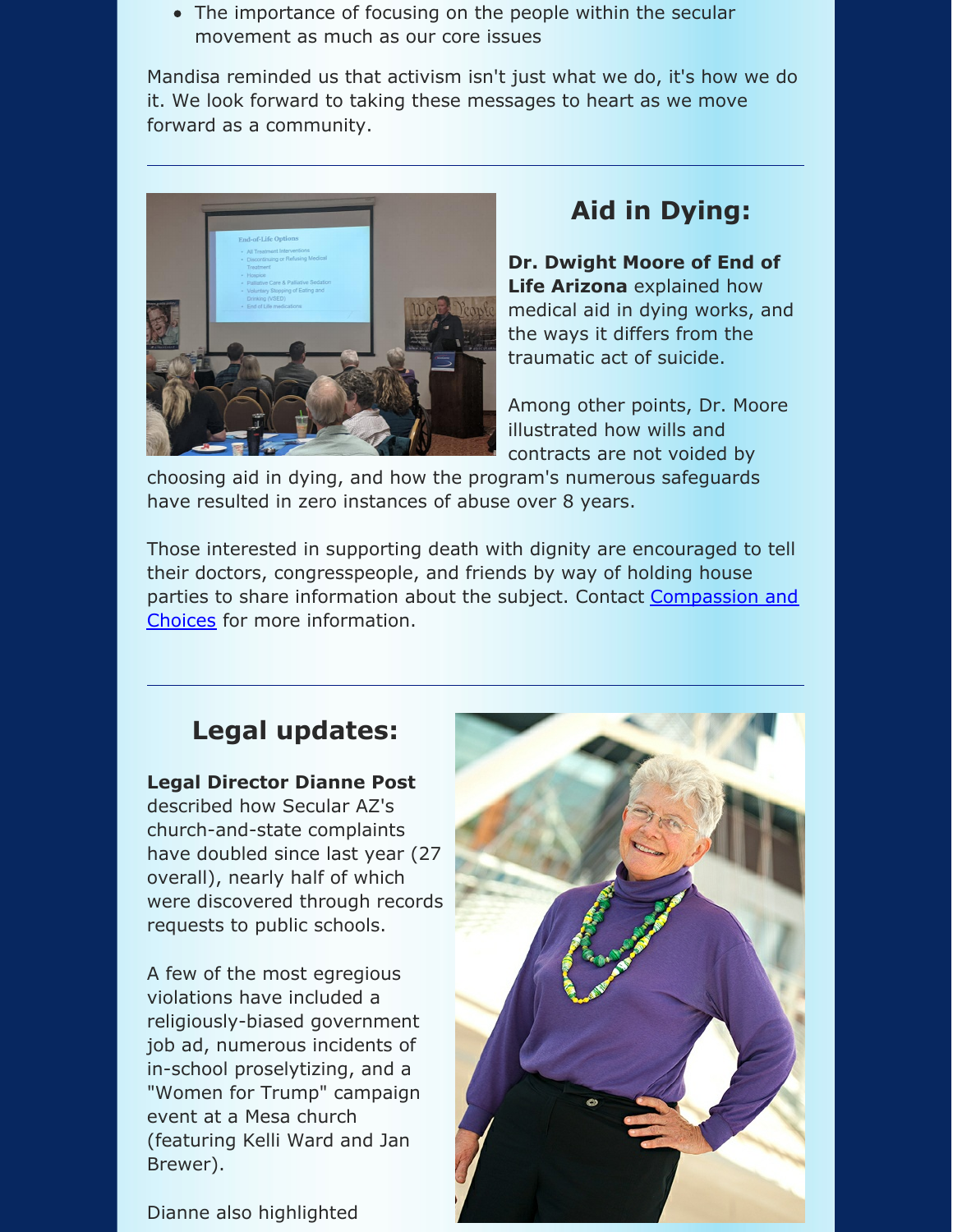numerous secular legal victories, including changing the nature of the controversial "Pray With [Police](https://www.phoenixnewtimes.com/news/phoenix-police-united-in-christ-event-backlash-chief-jeri-williams-11367261)" event, and ensuring ACCCHS pays for transportation to secular addiction recovery programs as well as 12- Step meetings.



## **Legislative updates:**

**Director of Government Affairs Tory Roberg** and **Senator Juan Mendez (D-26)** kept us up to date on the state of the Legislature. (Surprise! It's highly partisan.)

This year, **we addressed our community's need to back**

**secular-supporting candidates in competitive districts.**

Specifically, this means LD6 (where there is an open seat), LD17, and LD20.

Tory also brought us up to speed on how [comprehensive](https://www.azcentral.com/story/news/politics/arizona-education/2019/09/18/controversial-arizona-group-claims-sex-education-hurting-kids-lgbtq-2020-election/2345784001/) sex education is shaping up to be a battleground issue at the Legislature this year.



# **Other highlights:**

**Mark Nisski** was honored with the Secular Star for his work founding Kingman [Freethinkers](http://kingmanfreethinkers.org/), and jovially recounted his experiences starting the conservative area's first-ever secular group.

**Save Our [Schools](https://sosarizona.org/) Arizona** presented on their work fighting against school vouchers,

explaining how voucher programs have been incrementally expanded since their introduction with the apparent goal of demolishing the public school system altogether. They also illuminated us on how a large percentage of vouchers directly fund religious schools.

**The [Handmaids'](https://www.facebook.com/HandmaidsResistancePHX/) Resistance of Phoenix** (above) made a surprise inwardrobe visit, talking about the dangerous work they perform as demonstrators for reproductive autonomy.